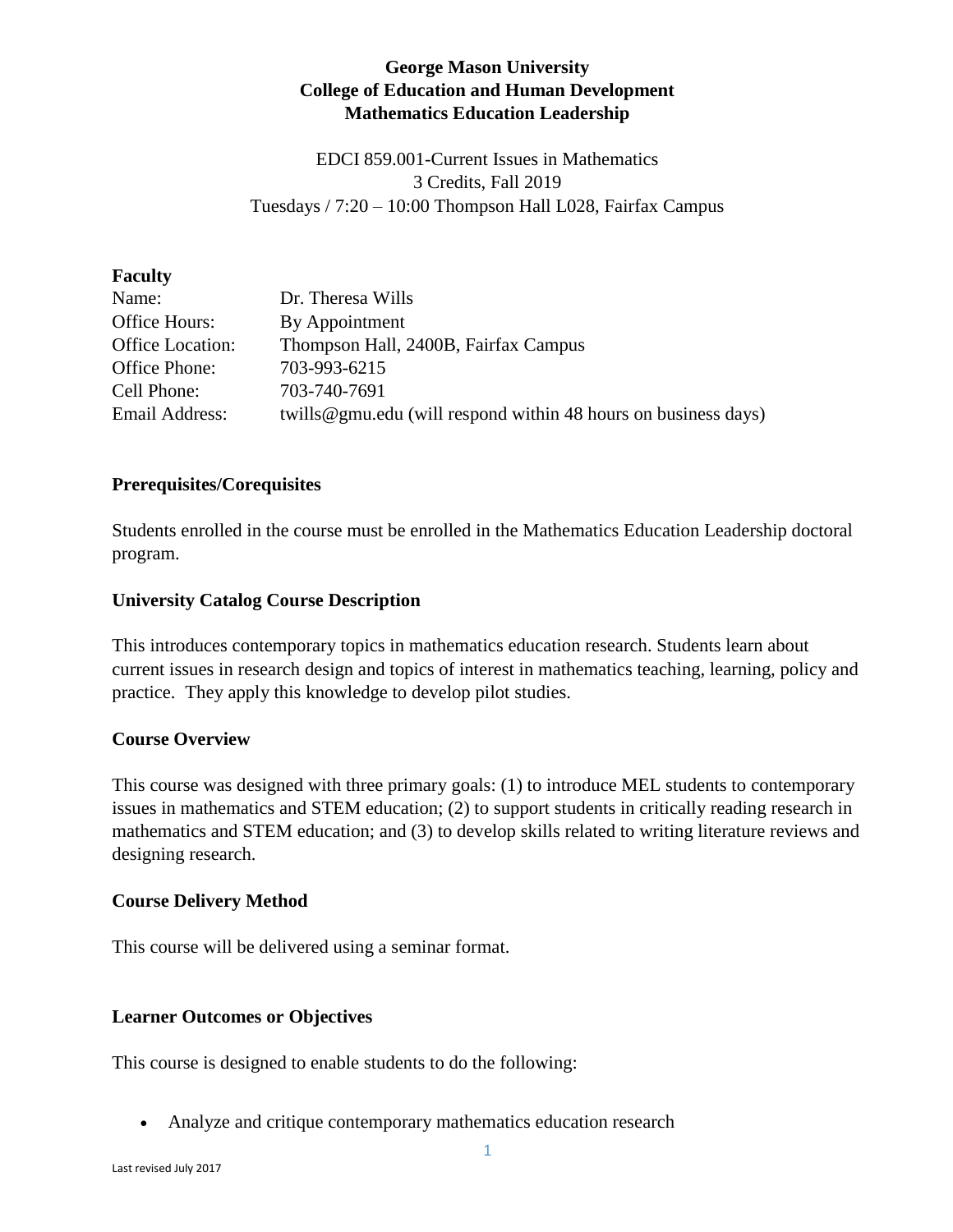- Understand major theories in contemporary mathematics education research
- Examine current issues and topics in mathematics education, teaching, learning, and schoolbased reform
- Demonstrate the ability to search the literature and to craft a literature review pertinent to their research interests that integrates seminal and contemporary literature in mathematics education
- Develop the research design for a pilot study informed by the literature review
- Develop and reinforce critical thinking, oral, and writing skills
- Write clearly and coherently
- Use APA style of writing

### **Required Texts**

Not applicable. Reading materials will be made available via Blackboard and/or the university library.

## **Course Performance Evaluation**

Students are expected to submit all assignments on time in the manner outlined by the instructor (e.g., Blackboard, Tk20, hard copy).

- **Assignments and/or Examinations**
	- **Current Issues in Mathematics and STEM Education Research Topic Search (total 30 points)**

### **Part 1: Lead a Research Expertise Presentation (10 points)**

You will give a 1 hour interactive presentation related to the current issues you explored that highlights the seminal, historic, and current research that informs your research topic of choice. Provide 5-7 articles for your classmates to read prior to your presentation (however, you may choose what they read and how they share their readings. Ex; jigsaw, 1 article and several sections of other articles, etc.) You will have 15 minutes in the previous class to launch your topic, articles, and any homework or special instructions.

### **Part 2: Brief Synthesis Paper (20 points***)*

You will review the top journals and two most recent volumes of PME-NA conference proceedings for topics related to your research interest(s). Provide a summary and critique for approximately 5-7 papers. The critique should include the following parts: purpose, methods, results and critical comments as well as reflections about the article.

### **Pilot Research Knowledge Assignment (40 points)**

You will create an individual pilot study to address a research question informed by your topic of interest and methodological choices that are best suited for your study. Sections of the paper will include:

**PART 1:** (1) Statement of the Problem; (2) Purpose of the Study; (3) Significance of the Study; (4) Research Questions

**PART 2:** (5) Review of Literature (you may incorporate your brief synthesis here)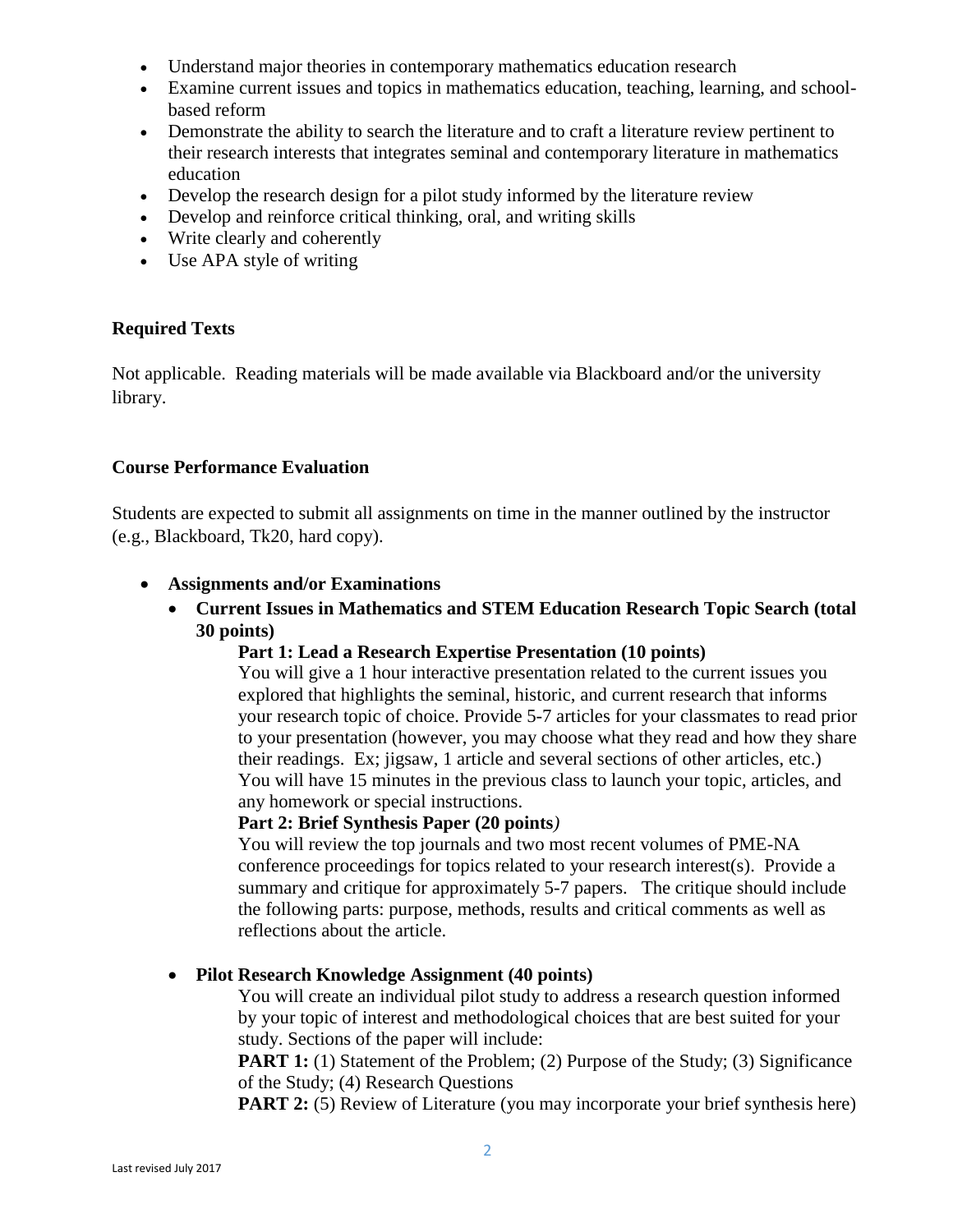**PART 3:** (6) Design: Methods and Procedures; (7) Sample; (8) Measures; and (9) Data Collection; (10) Preliminary Analysis

# **Collaborative Work- Preparing a Proposal for a MET Grant (15 points)**

As a team, students will identify possible category for a MET grant/Publication for their area of interest. In collaborative teams, participants with similar interests will work with the mathematics educator on a collaborative research project for a MET grant and/or a publication for a journal.

## **Weekly Reading Reflection (15 points)**

Each of you will reflect on the readings and its connection to your research interest and/or a methodology that is relevant to your work. Reflection should include at least 3 big ideas, 2 questions, 1 connection to your research that you want to bring up in class discussions.

## **Grading**

|               | $A+$ 98-100% |              | 93.97.49% | $A - 90-92.49\%$ |
|---------------|--------------|--------------|-----------|------------------|
| $B+$          | 88-89.49%    |              | 83-87.49% | B- 80-82.49%     |
| $\mathcal{C}$ | 70-79.49%    | $\mathbf{F}$ | below 70% |                  |

### **Professional Dispositions**

See <https://cehd.gmu.edu/students/polices-procedures/>

### **Class Schedule**

| Date           | Topic<br>Readings                                                                                                                                                                                               | <b>Assignment Due</b>                                                                                                                                                 |
|----------------|-----------------------------------------------------------------------------------------------------------------------------------------------------------------------------------------------------------------|-----------------------------------------------------------------------------------------------------------------------------------------------------------------------|
| 8/27<br>Week 1 | Introduction & Course Overview<br>APA writing expectations<br>Writing center appointments<br><b>Student Interest Brainstorm</b><br><b>Current Issues Brainstorm</b><br>Technology and the Mathematics Classroom | Bring an artifact that represents a<br>current issue in Math and STEM<br>education that you are interested in<br>sharing<br>Current Issues Topic selection sign<br>up |
| 9/3<br>Week 2  | Readings from Critical Issues 1 on Blackboard:<br>Topic 1 presentation: Technology and the<br><b>Mathematics Classroom</b>                                                                                      | <b>Weekly Reflection</b><br>Update Vitae/Link to portfolio site                                                                                                       |
| 9/10<br>Week 3 | Readings from Critical Issues 2 on Blackboard:<br>Topic 2 presentation:                                                                                                                                         | <b>Weekly Reflection</b><br>In 1-2 pages, share your research<br>interests and the topic you plan to<br>use for your literature review.                               |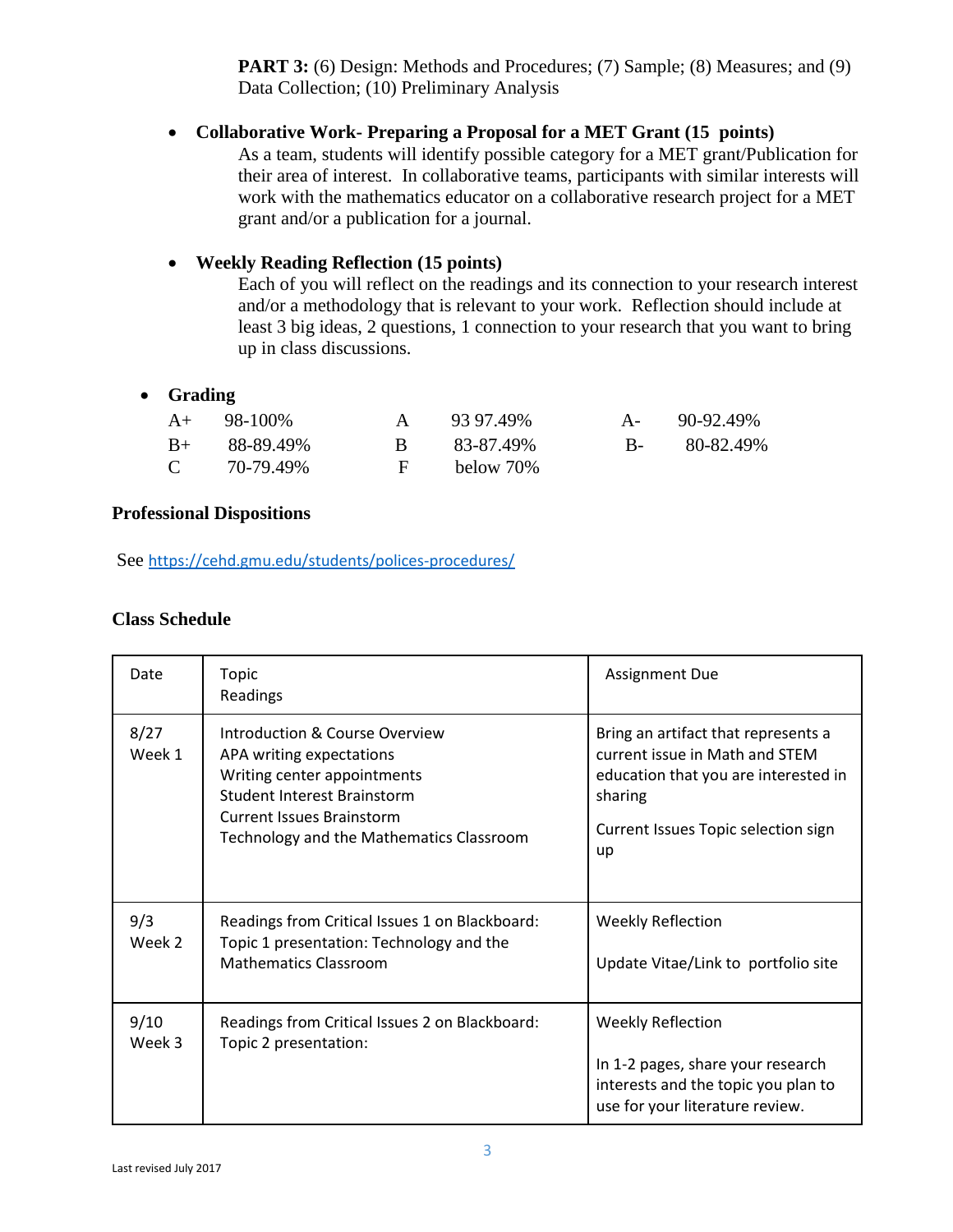| 9/17<br>Week 4      | Readings from Critical Issues 3 on Blackboard:<br>Topic 3 presentation:<br>Overview - Pilot Studies                                                                                     | <b>Weekly Reflection</b>                                                                                                                                                                             |
|---------------------|-----------------------------------------------------------------------------------------------------------------------------------------------------------------------------------------|------------------------------------------------------------------------------------------------------------------------------------------------------------------------------------------------------|
| 9/24<br>Week 5      | Readings from Critical Issues 4 on Blackboard:<br>Topic 4 presentation:<br><b>Statement of the Problem</b><br>Defining the Purpose<br>Significance of the Study<br>Overview - MET Grant | <b>Weekly Reflection</b><br>Submit an outline of your literature<br>review and/or a draft                                                                                                            |
| 10/1<br>Week 6      | Readings from Critical Issues 5 on Blackboard:<br>Topic 5 presentation:<br>Literature Reviews: Searching, Surveying, and<br>Organizing                                                  | <b>Weekly Reflection</b>                                                                                                                                                                             |
| 10/8<br>Week 7      | Readings from Critical Issues 6 on Blackboard:<br>Topic 6 presentation:<br>Literature Reviews: Synthesis of Research Findings                                                           | Weekly Reflection<br><b>Current Issues in Mathematics and</b><br><b>STEM Education Research Paper</b><br>(20 points)<br>Bring a dissertation you want to<br>read and use for an in-class<br>exercise |
| 10/15<br>Week 8     | Readings from Critical Issues 7 on Blackboard:<br>Topic 7 presentation:<br>Crafting Research Questions and/or Hypotheses                                                                | <b>Weekly Reflection</b>                                                                                                                                                                             |
| 10/22<br>Week 9     | Readings from Critical Issues 8 on Blackboard:<br>Topic 8 presentation:<br>Research Design: Selecting Appropriate<br><b>Methodological Approaches</b>                                   | <b>Weekly Reflection</b>                                                                                                                                                                             |
| 10/29<br>Week<br>10 | Readings from Critical Issues 9 on Blackboard:<br>Topic 9 presentation:<br>Research Design: Sampling Procedures                                                                         | <b>Weekly Reflection</b>                                                                                                                                                                             |
| 11/5<br>Week<br>11  | Research Design: Identifying Measures                                                                                                                                                   | <b>Weekly Reflection</b>                                                                                                                                                                             |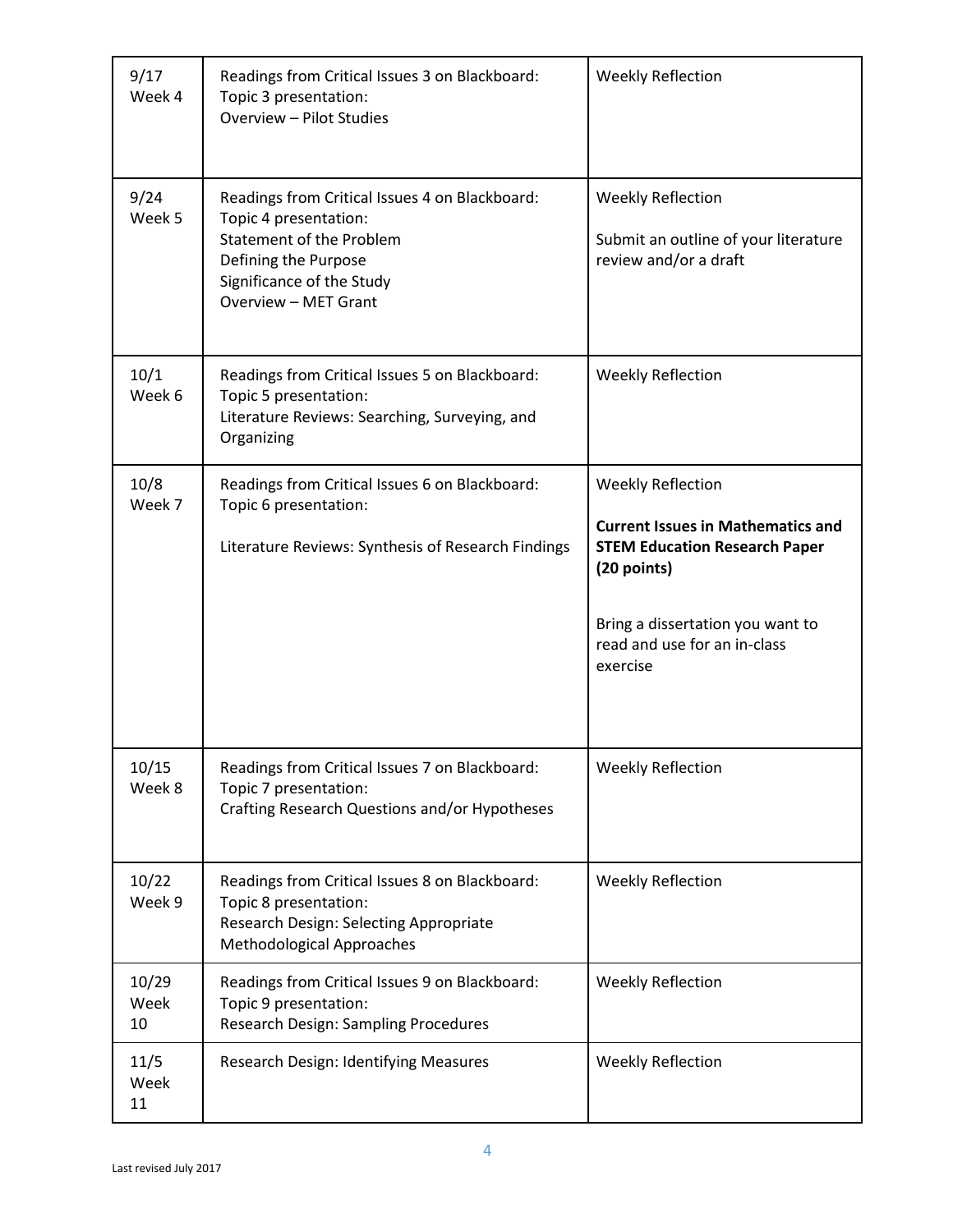| 11/12<br>Week<br>12 | Limitations, future directions for research, and<br>education implications | <b>Pilot Research Knowledge</b><br><b>Assignment (40 points)</b>                  |
|---------------------|----------------------------------------------------------------------------|-----------------------------------------------------------------------------------|
| 11/19<br>Week<br>13 | <b>MET Grant writing session</b>                                           |                                                                                   |
| 11/26<br>Week<br>14 | Presenting your Research                                                   |                                                                                   |
| 12/3<br>Week<br>15  | Student work session                                                       | <b>Collaborative Work- Preparing a</b><br>Proposal for a MET Grant (15<br>points) |

Note: Faculty reserves the right to alter the schedule as necessary, with notification to students.

## **Core Values Commitment**

The College of Education and Human Development is committed to collaboration, ethical leadership, innovation, research-based practice, and social justice. Students are expected to adhere to these principles: [http://cehd.gmu.edu/values/.](http://cehd.gmu.edu/values/)

# **GMU Policies and Resources for Students**

## *Policies*

- Students must adhere to the guidelines of the Mason Honor Code (see <https://catalog.gmu.edu/policies/honor-code-system/> ).
- Students must follow the university policy for Responsible Use of Computing (see [http://universitypolicy.gmu.edu/policies/responsible-use-of-computing/\)](http://universitypolicy.gmu.edu/policies/responsible-use-of-computing/).
- Students are responsible for the content of university communications sent to their Mason email account and are required to activate their account and check it regularly. All communication from the university, college, school, and program will be sent to students **solely** through their Mason email account.
- Students with disabilities who seek accommodations in a course must be registered with George Mason University Disability Services. Approved accommodations will begin at the